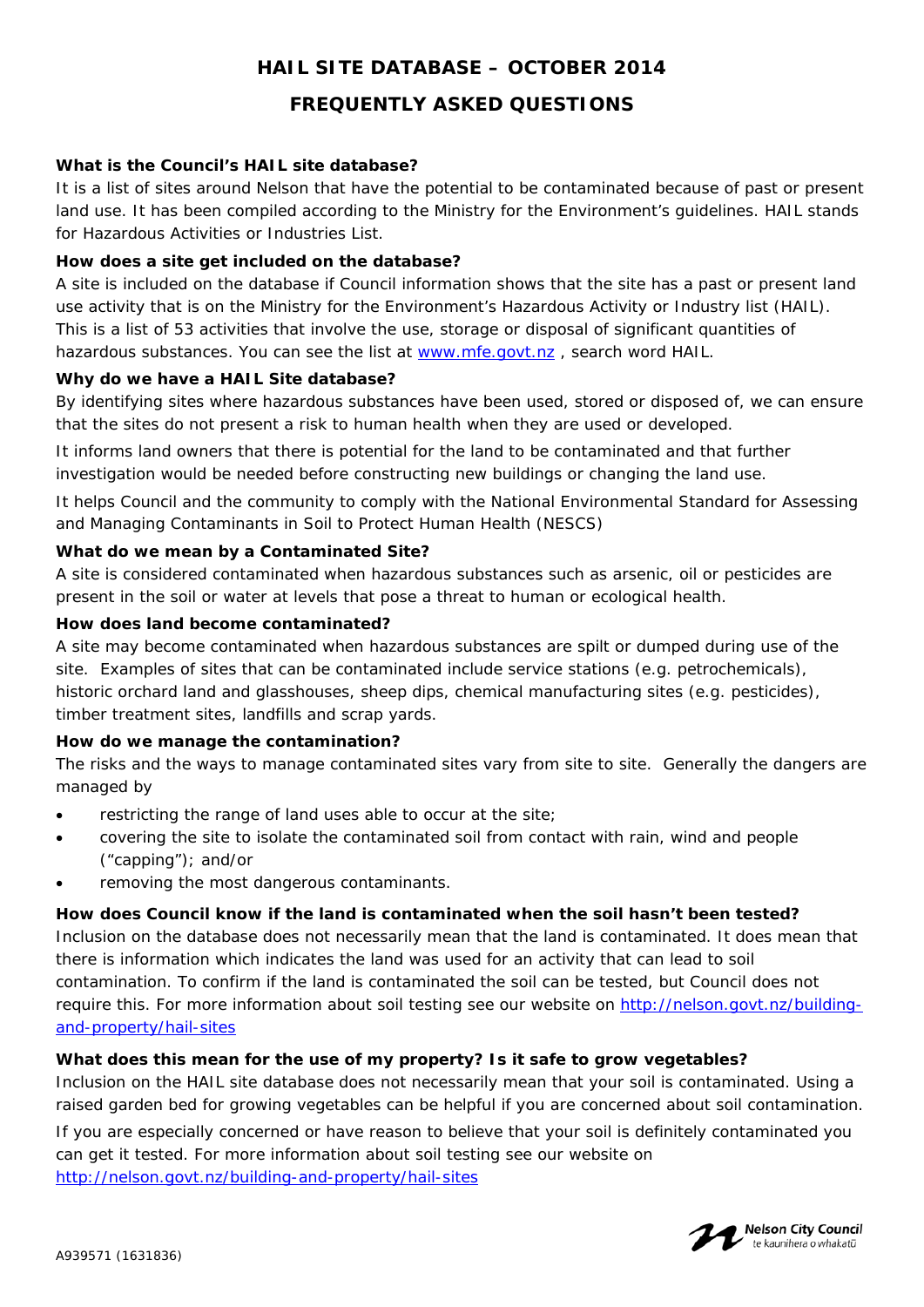## **What if I want to sell my property?**

The Council has an obligation to make information it holds available to the public, under the Local Government Official Information and Meetings Act 1987 and the Building Act. That means people can access information held by the Council about their property, and about any property they are considering buying. The Council will place a note on relevant land information memorandum (LIM) files to inform potential buyers that the property is listed in the Council's HAIL site database. The LIM statement is clear that inclusion on the database does not automatically mean the soil is contaminated.

**I'm currently in the process of selling my property – do I need to tell the new owners?**  It is desirable that you tell the prospective owner, but you should check your agreement to see if there is a specific obligation to disclose the information. If you are asked a specific question about it, you must provide the answer. It is important that purchasers do their own due diligence on any property they wish to buy.

#### **What if I want to buy a property?**

Information about whether a property is on the HAIL site database will be included on a Land Information Memorandum (LIM) for the property you are considering. A LIM is advisable when purchasing a property to ensure you are aware of the most accurate information we have relating to that property.

#### **How does the HAIL site listing affect my property values?**

The Council cannot make any comment about what the effect on property values may be because the impact will vary from site to site, depending on the previous land use and contamination status. If there was to be any impact on value as a result of the HAIL site information, this would be determined by sales evidence over a period of time.

#### **How does the potentially contaminated site listing affect my insurance costs?**

The Council cannot advise property owners about the effect this information may have on their ability to obtain insurance or on insurance premiums. Different insurance providers will have different policies, so they are better able to discuss this. Councils do this kind of work all over New Zealand so it is not a situation unique to Nelson or new to insurance providers.

#### **What are the main points of the NESCS?**

If you own land and want to subdivide or change the use of that land, you need to know about the National Environmental Standard for Assessing and Managing Contaminants in Soil to Protect Human Health (NESCS). This environmental standard (under the Resource Management Act 1991) came into force on 1 January 2012. See more information for landowners at the end of the list of Frequently Asked Questions.

#### **What if I want to build a new house or extend the existing one?**

If your property is included on the HAIL site database you may need a building or resource consent which will be assessed against the requirements of the NESCS, and you may have to meet some special conditions if you want to do any earthworks or build on the site. However this will vary from case to case so it's important to talk to Council early in the process if you are planning to build.

## **If my property is included in the HAIL site database, what are my options for having it removed from that database?**

Your property has been included on the database because we have information that indicates it is, or was, used for an activity on the HAIL. If that information proves to be incorrect, your property will remain on the database in the ERROR category to prevent the same mistake being made again in the future. However the property will not appear as a HAIL site and there will no HAIL site statement on the LIM for this property. If your soil proves not to be contaminated, or it was contaminated and you remediate it, then your property's database category will change to reflect this.